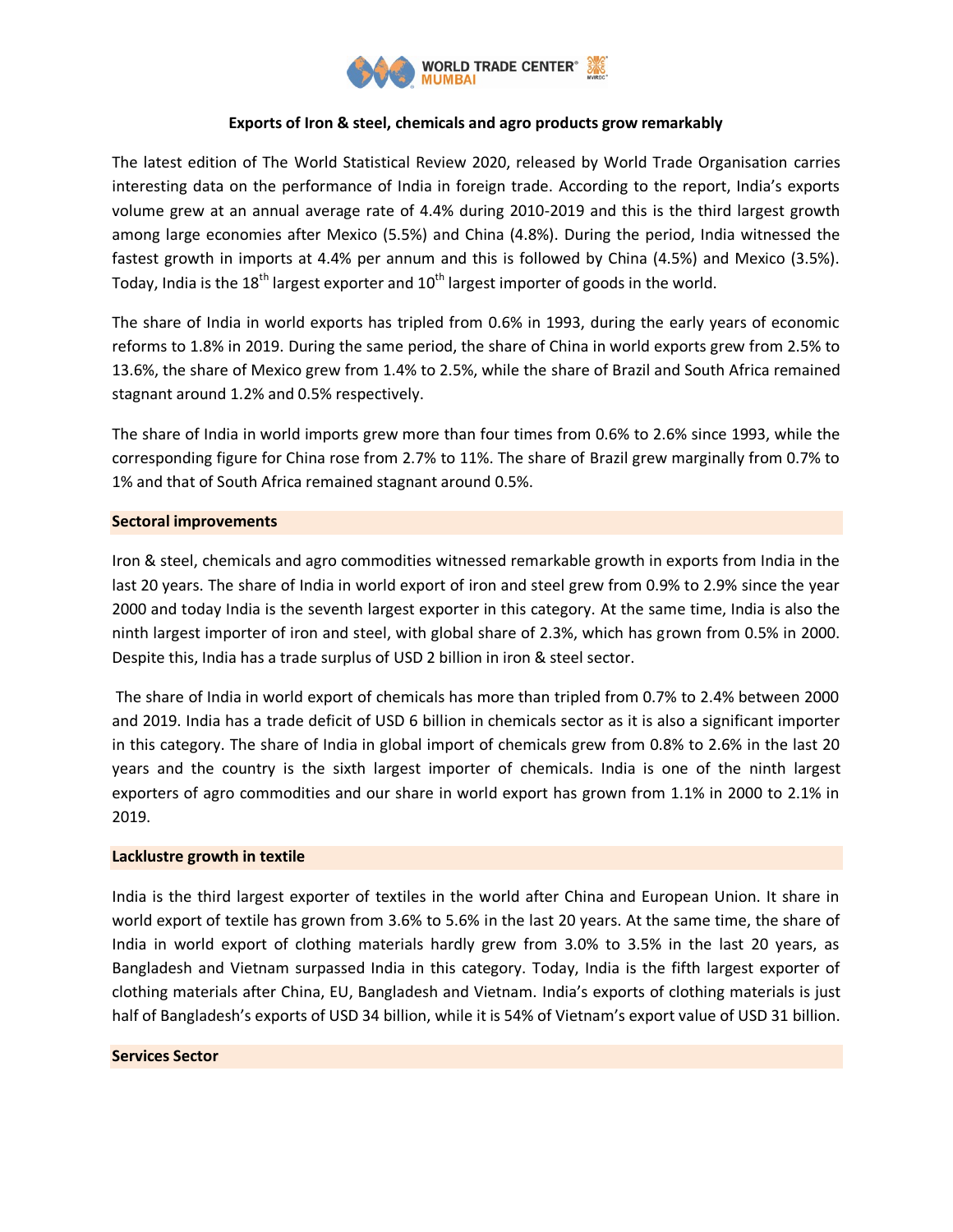

The World Statistical Review 2020 carries some interesting information about India's services exports. India is the  $8<sup>th</sup>$  largest services exporter, with a share of 3.5% in world exports and 10<sup>th</sup> largest importer in the world with a share of 3.1% in world imports today. USA is a prime destination for India's services exports with annual export worth USD 28 billion. India is the fourth largest exporter of services to USA after European Union, Canada and Japan. On the other hand, India is the eighth largest export destination for USA in services sector. India is also one of the top five destinations of services exports for Australia, New Zealand and Canada.

India is the second largest exporter after European Union of computer services, with a global share of 12.6%. India is the ninth largest exporter of travel services, with a share of 2.1% in world exports in 2019 and it reflects marginal improvement from 1.5% in 2010. India is also one of the top 10 exporters of construction and financial services.

## **Notifications**

#### **PIB**

Expansion of scope of ECLGS scheme to support MSMEs

<https://pib.gov.in/PressReleseDetail.aspx?PRID=1722846>

Labour ministry announces social security relief for dependents of workers losing life to COVID 19

<https://pib.gov.in/PressReleseDetail.aspx?PRID=1722880>

Minister inaugurates floating jetty at Old Goa

<https://pib.gov.in/PressReleseDetail.aspx?PRID=1722911>

Fibre & protein rich 'village rice' exported to Ghana & Yemen

<https://pib.gov.in/PressReleseDetail.aspx?PRID=1722695>

KVIC bags purchase orders worth more than Rs. 45 crore from government

<https://pib.gov.in/PressReleseDetail.aspx?PRID=1722648>

Start-up firms play critical role in combating COVID 19

<https://pib.gov.in/PressReleseDetail.aspx?PRID=1722636>

National AI Portal (INDIAai) celebrates first anniversary today

<https://pib.gov.in/PressReleseDetail.aspx?PRID=1722559>